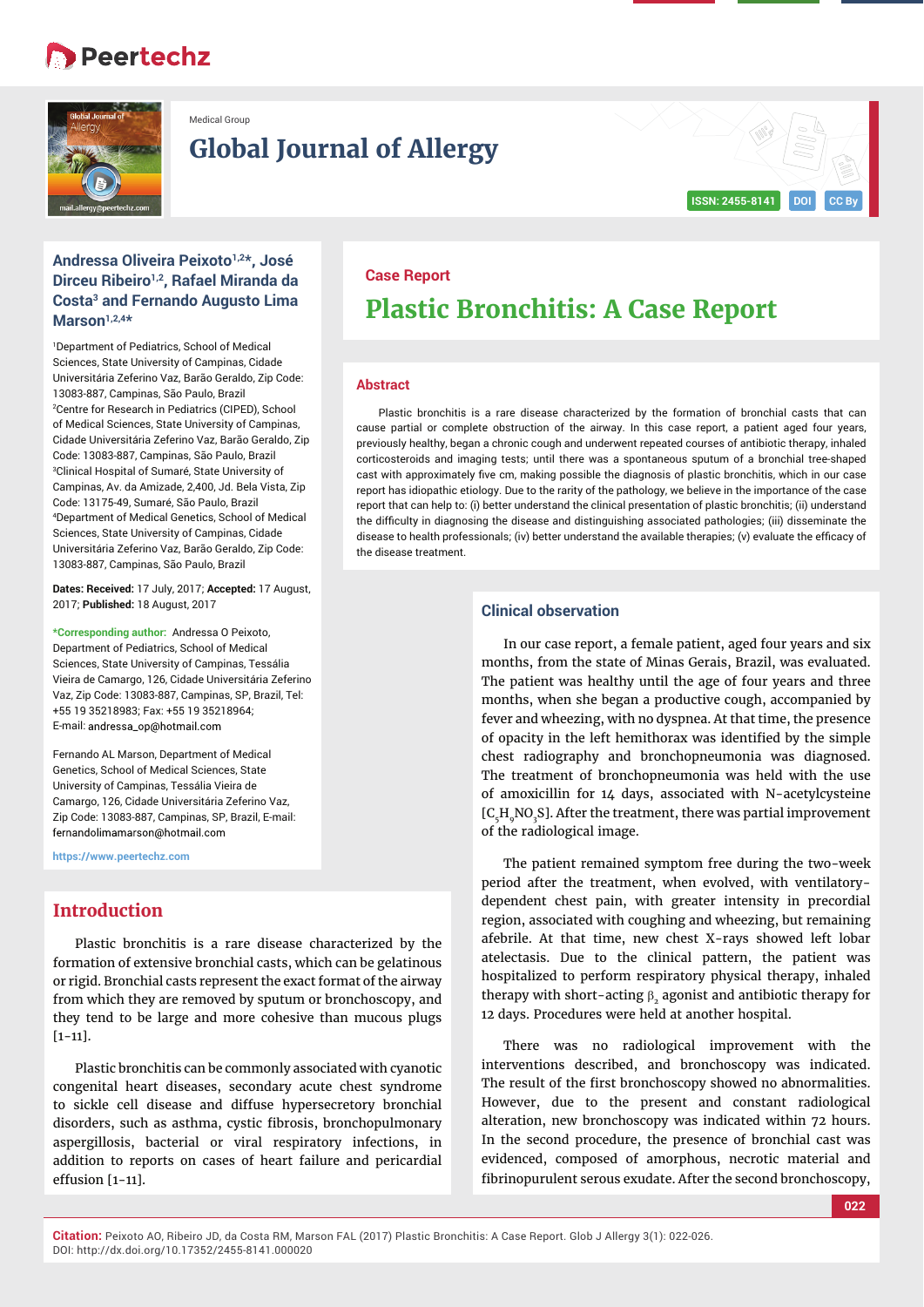the elimination of abundant secretion and bronchial cast (approximately five cm in length) were identified. Thereafter, the patient began to eliminate bronchial tree-shaped material after a cough crisis for a period of approximately one year.

Considering the possibility of plastic bronchitis diagnosis, the patient was referred to a Tertiary Hospital, for investigation, which included the analysis of underlying diseases.

In the Tertiary Hospital, a High-Resolution Computed Tomography of the chest was held, which showed:

- (i) Total atelectasis of the left upper lobe, with volumetric reduction of the lung
- (ii) Deviation of mediastinal structures to the left
- (iii) Hilar prominence of difficult characterization to the left. For this reason, the radiology team indicated an exam with use of contrast.

The patient was submitted to rigid bronchoscopy in which bronchial casts or anatomical changes to lung segments on the left and right were not observed. However, it was identified high amount of whitish and thick secretion on the left. In the collection of bronchoalveolar lavage, the *Staphylococcus aureus* sensitive to oxacillin was identified in the routine diagnostic culture. In addition to the bacterial examination, analyses were performed for fungi and mycobacteria culture, and all the tests were negative.

After two months, a High-Resolution Computed Tomography of the chest with contrast was held. In the exam, atelectasis of the anterior segment of the left upper lobe and lingula was identified in the pulmonary parenchyma and was associated with bronchiectasis and parenchymal bands.

Since clinical symptoms persisted, the investigation of differential diagnosis or diseases known to underlie plastic bronchitis proceeded, which included the diagnostic analysis for:

- I. Cystic fibrosis (determination of chloride ion concentration by the sweat test)
- II. Allergic asthma [determination of immunoglobulin E (IgE), eosinophils and lung function performed by spirometry with bronchodilator therapy]
- III. Tuberculosis (assessment by Mantoux test)
- IV. Cardiopathy (assessed by echocardiography). However, there was normality in the examinations held for the diagnosis of underlying diseases.

In addition to the courses of antibiotic therapy that the patient received during the evolution of the disease, the use of long-acting inhaled corticosteroid and bronchodilator was indicated, due to the apparent possibility of asthma. A year after the procedures were held, the patient stopped presenting cough with mucus, and evolved without symptoms, although

the etiology of plastic bronchitis has not been elucidated in the case.

Five years after the first scan, a new image exam was held, and it was noted:

- (i) Pulmonary parenchyma with no changes
- (ii) topography of the left lower lobe and lingula with discreet dilatation
- (iii) Sparse bronchiectasis to the left. In addition, the evidence of pulmonary function remained within the normal range.

After the procedures, the patient continues to be accompanied at the Tertiary Hospital with no further complications and need for drug therapy.

The summary of the tests and its results are described in figure 1.

### **Discussion**

In the scientific literature, the prevalence of plastic bronchitis is unknown, arising mainly from the misdiagnosis in most patients [12,13]. In addition, the knowledge of the disease is based primarily on case reports [3,6-8,12,14-23] and the diagnosis of plastic bronchitis is often held during an autopsy after death by respiratory failure [13]. The disease affects all age groups, with a predominance of cases in women [12], a fact not yet clarified in the literature.

The main characteristic of plastic bronchitis is the formation and expectoration of bronchial casts, which can vary in sizes, from small segments up to larger sizes capable of obstructing the airway of an entire lung. Bronchial casts consist of varying proportions of fibrin, mucin and cellular material. The sputum of bronchial casts varies in frequency and duration, and may occur hemoptysis [12].

In some cases of plastic bronchitis occurs spontaneous elimination of bronchial cast, which can complicate and delay the diagnosis. However, in our case report, the patient showed spontaneous elimination of bronchial cast that lasted for about a year.

The clinical pattern of the disease presents wide variability. However, chronic cough and dyspnea are usually observed, being wheezing the most common finding of physical examination. Radiological examination often identifies the location of the bronchial impaction, with atelectasis or infiltrators, predominantly in lower lobes [12]. Plastic bronchitis can present mild medical conditions with clinical recovery, as in our case report. However, in severe cases, airway obstruction and severe atelectasis can occur, leading to respiratory failure [12,13].

The High-Resolution Computed Tomography allow, in some cases, the visualization of bronchial casts in the airways of larger caliber. However, the diagnosis is usually confirmed by bronchoscopy for demonstrating the airway obstruction by bronchial cast [12].

**023**

**Citation:** Peixoto AO, Ribeiro JD, da Costa RM, Marson FAL (2017) Plastic Bronchitis: A Case Report. Glob J Allergy 3(1): 022-026. DOI: http://dx.doi.org/10.17352/2455-8141.000020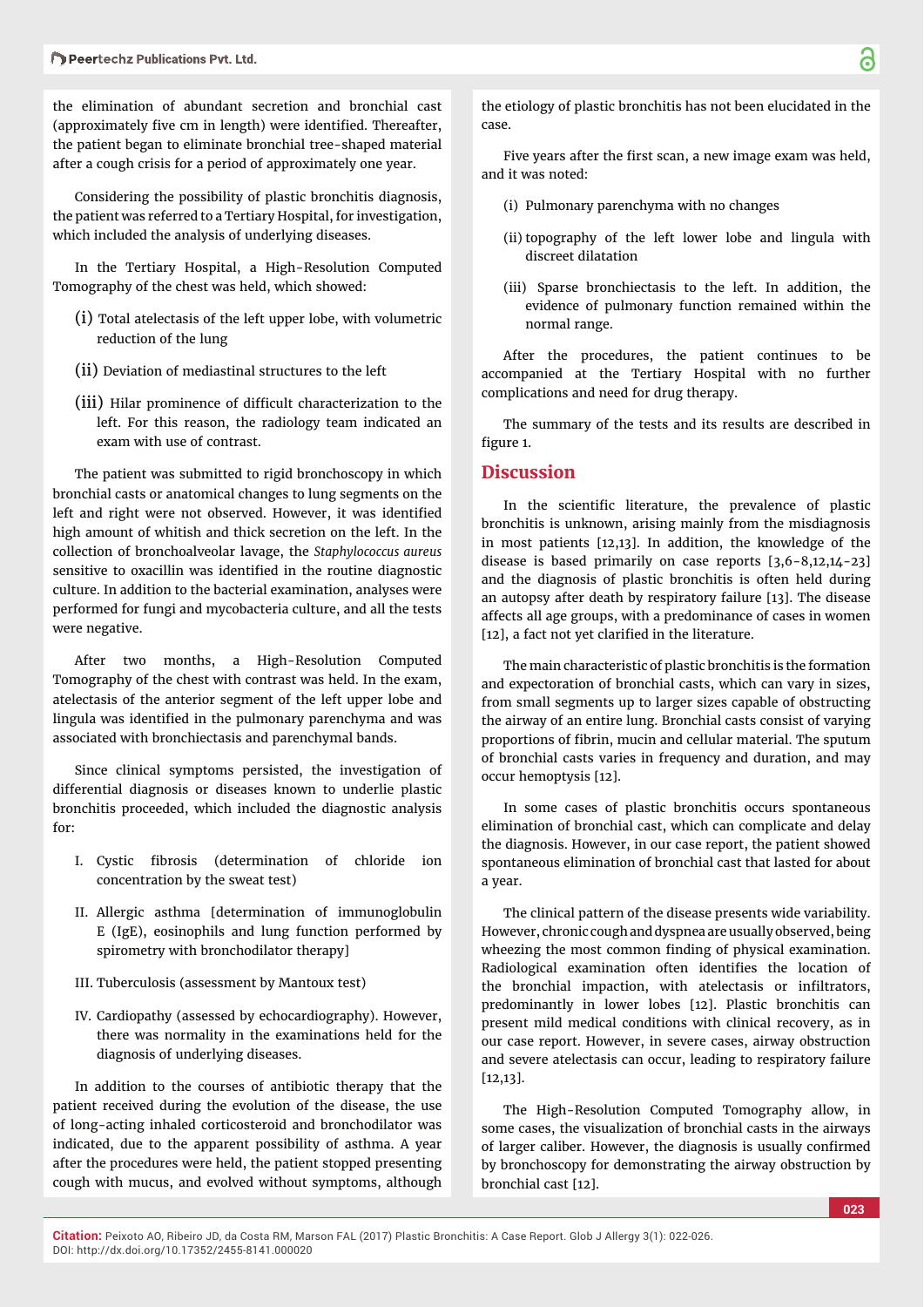

**Figure 1:** Chronological order in the case report with plastic bronchitis diagnosis segment. Procedures held in the patient segment are presented in blue. Those held on the conduct directed by the tests obtained in the patient segment are presented in green. HRCT, High-Resolution Computed Tomography. Numbers represent the chronological order of the events held in monitoring the patient.

Plastic bronchitis classification in literature is still controversial and previous studies were based on a series of cases, presenting methodological limitations [2,23,24]. Therefore, classifications are based on histological type and associated diseases. Namely:

- a) histological classification:
	- $(i)$  Type 1 inflammatory (cellular)
	- (ii) Type 2 (acellular)
- b) Classification by underlying disease to plastic bronchitis:
	- (i) Allergy/Asthma
	- (ii) Cardiac
	- $(iii)$  Idiopathic  $[2,23,24]$ .

Interestingly, on the histological classification, type 1 casts are associated with, primarily, the pathologies affecting the bronchial tubes (i.e., asthma and allergy); whereas type 2 casts are associated with congenital cyanotic heart disease and idiopathic plastic bronchitis cases. The ratings present therapeutic value or limited prognosis [13].

Diseases probably associated with plastic bronchitis are briefly presented in table 1. However, cardiac changes and pulmonary interaction that result in plastic bronchitis are not well known, but they can be associated with abnormalities

in the tissue factor [13]. Moreover, it should be considered that, recently, plastic bronchitis can be triggered by common respiratory infections and cause atelectasis, even in healthy children [6].

The assessment of treatment response in plastic bronchitis is restricted, considering that the disease is rare and the patients received different medications, being difficult to determine which therapy was effective [13].

The treatment of plastic bronchitis includes acute therapy to assist the removal and expectoration of bronchial casts and short or long-term treatments that address the hypersecretory process [12]. However, if plastic bronchitis can be a complication of an underlying disease, the underlying condition must be treated to eliminate the formation of bronchial casts.

Drugs used for treating plastic bronchitis present low scientific evidence. In short, for the different drugs already used, we have the following conclusions, mainly, obtained in the consensus of the European Respiratory Society (ERS) (2013) [13] and in the international registry data of plastic bronchitis (Table 2) [12,13,15,16,25-27]:

I. Antibiotics: Plastic bronchitis is not associated with bacterial infection and, in general, antibiotics are not recommended in the treatment. However, lowdose macrolides can decrease the amount of mucin by inhibiting the production of extracellular signalregulated kinases (ERKs). The low-dose macrolides can

**Citation:** Peixoto AO, Ribeiro JD, da Costa RM, Marson FAL (2017) Plastic Bronchitis: A Case Report. Glob J Allergy 3(1): 022-026. DOI: http://dx.doi.org/10.17352/2455-8141.000020

# Ъ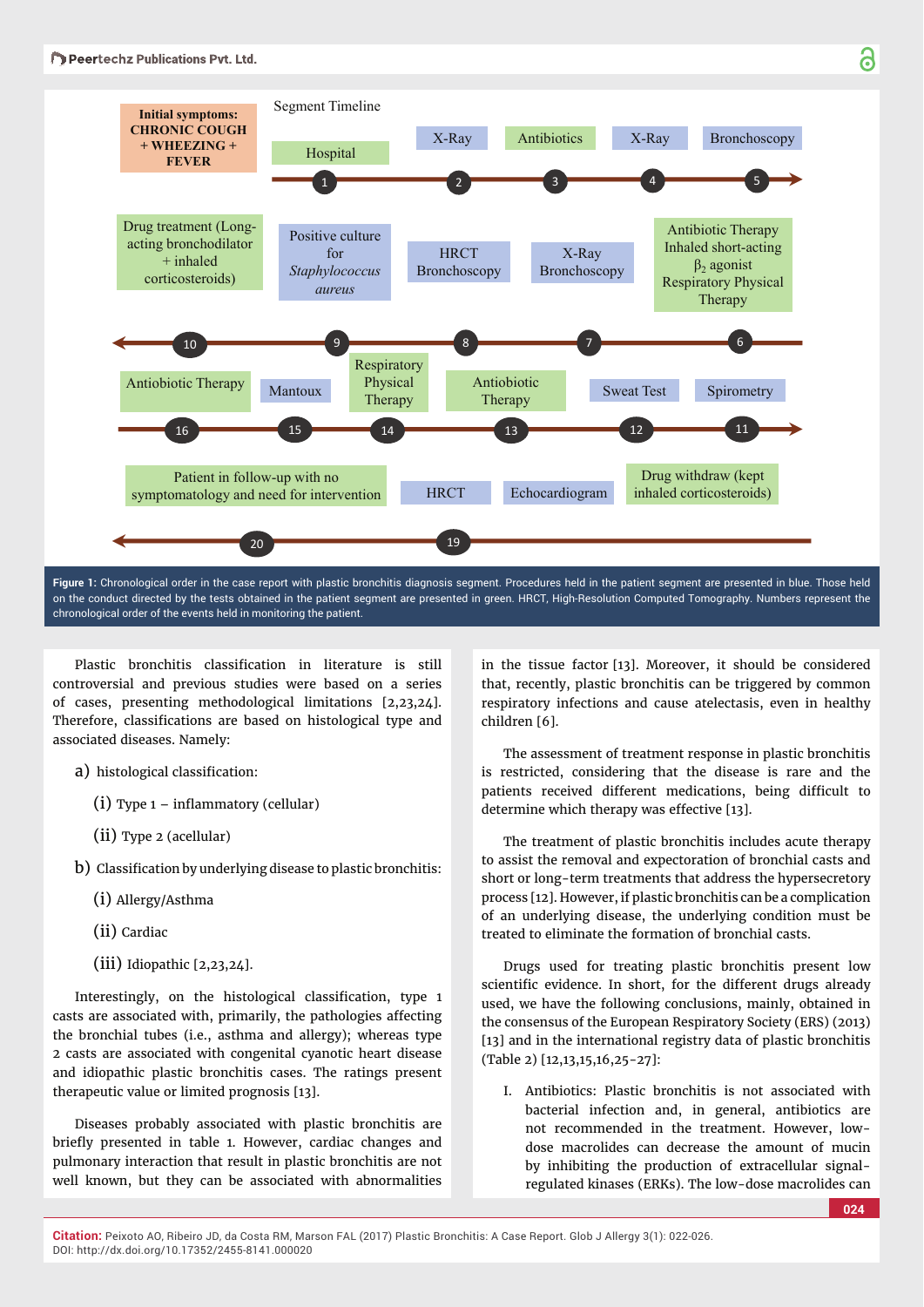#### **Table 1:** Diseases probably associated with plastic bronchitis.

| Probable          | Congenital heart disease with Fontan physiology*      |
|-------------------|-------------------------------------------------------|
|                   | Sickle cell disease with acute chest syndrome         |
|                   | Pulmonary lymphatic abnormalities                     |
|                   | Pulmonary infection by Influenza A virus              |
|                   | Toxic inhalation (chemicals or thermals)              |
| Possible          | Other congenital cyanotic heart diseases              |
|                   | Non-pulmonary lymphatic abnormalities                 |
|                   | Hypersecretion and severe asthma (eosinophilic casts) |
|                   | Allergic bronchopulmonary aspergillosis               |
| <b>Improbable</b> | Cystic fibrosis                                       |
|                   | Chronic obstructive pulmonary disease                 |
|                   | <b>Bronchiectasis</b>                                 |
|                   | Bacterial pneumonia                                   |

\* associated with patients with a lower age. Adapted from Rubin BK, Moskowitz WB. 1<sup>st</sup> European Respiratory Society Handbook: Paediatric Respiratory Medicine. Plastic bronchitis. 2013; 577-81.

| Table 2: Evidence of the use of different drugs in plastic bronchitis. |                                                                                                              |  |
|------------------------------------------------------------------------|--------------------------------------------------------------------------------------------------------------|--|
| Good evidence                                                          | Airway debugging including physical therapy and<br>devices such as High-Frequency Chest Compression<br>vest. |  |
|                                                                        | Aerosol heparin                                                                                              |  |
|                                                                        | Inhalation of tissue plasminogen activator (tPA)                                                             |  |
|                                                                        | Heart transplant                                                                                             |  |
| Anecdotal or based on a<br>case study                                  | Hypertonic saline                                                                                            |  |
|                                                                        | Low-dose oral macrolide (clarithromycin or<br>azithromycin)                                                  |  |
|                                                                        | Oral or inhaled corticosteroids (only for eosinophilic<br>casts)                                             |  |
|                                                                        | Ligation of the thoracic duct                                                                                |  |
|                                                                        | Fontan modifications (Fenestration or withdrawal)                                                            |  |
|                                                                        | β-agonist aerosol                                                                                            |  |
|                                                                        | Dornase alfa (Pulmozyme)                                                                                     |  |
| No evidence                                                            | Mucolytics such as N-acetylcysteine                                                                          |  |
|                                                                        | Expectorants such as quaifenesin                                                                             |  |
|                                                                        | Non-macrolide antibiotics                                                                                    |  |
| Adented from Dubin DK Meekewitz WD, 1st European Deepiraters Capiety   |                                                                                                              |  |

Adapted from Rubin BK, Moskowitz WB. 1st European Respiratory Society Handbook: Paediatric Respiratory Medicine. Plastic bronchitis. 2013; 577-81.

> mitigate the severity of plastic bronchitis, similar to the use in cystic fibrosis and diffuse panbronchiolitis.

- II. Expectorants: Expectorants, such as guaifenesin, hypertonic saline solution or mucolytics (N-acetylcysteine), may induce mucus secretion and/ or increase the airway inflammation and must be used with caution, since the clinical benefit is still limited.
- III. Short-acting  $\beta$ , agonists and inhaled corticosteroids: no apparent benefit.
- IV. Dornase alpha: No apparent benefit, since bronchial cast does not contain polymeric DNA.
- V. Inhalation of tissue plasminogen activator (tPA): Can ease symptoms through fibrin depolymerization. However, the drug presents a high cost and can cause airway irritability.
- VI. Inhaled heparin: It acts by reducing mucin secretion and prevents the activation of the fibrin tissue factor, besides presenting anti-inflammatory action, has lower cost and causes less irritation than tPA.
- VII. Additional Factors: In the diagnosis of plastic bronchitis, the routine with the daily use of a High-Frequency Chest Compression (HFCC) vest in patients with effective cough must be initiated, or the use of the Cough Assist device (Philips Respironics®, France) in patients with ineffective cough.

From the physiological and genetic point of view, plastic bronchitis is little understood and studies have been conducted to understand these factors and allow a better characterization of the pathology [13]. However, as evidenced by Rüegger et al. (2013), in monozygotic twins, the genetic contribution must be considered and, in the future, the genetics in response to the environmental factor may show the real etiology in the formation of the bronchial casts [6].

#### **Conclusion**

Plastic bronchitis is not part of the routine care, even in specialty centers for pneumology, being a challenge in clinical practice the diagnosis and follow-up of patients with the disease. This is a phenotype unknown by many doctors, even in the specialty of pneumology. Hence, case reports become important to gradually promote the understanding of the disease and make a proper management of the patient, with improvement in the quality of life. The management of the most severe cases of the disease, which can evolve with great worsening of pulmonary function, can be evaluated and carried out regarding the knowledge achieved in the previous published case reports.

## **Acknowledgments**

Luciana Montes Rezende, Stéphanie Villa-Nova Pereira, Carmen Sílvia Bertuzzo, Luciana Cardoso Bonadia, Maria Ângela Gonçalves de Oliveira Ribeiro, Maria de Fátima Corrêa Pimenta Servidoni, Carlos Emílio Levy, Adyléia Aparecida Dalbo Contrera Toro, Renan Mauch, Roberto José Negrão Nogueira, Eulália Sakano, Antônio Fernando Ribeiro, Natasha Matsunaga, Alfonso Eduardo Alvarez, Carla Cristina de Souza Gomez, Elizete Aparecida Lomazi, Paloma Lopes Francisco Parazzi, Larissa Lazzarini Furlan, Emília Gonçalves, Aline Gonçalves, Milena Baptistella Grotta Silva and Alethea Guimarães Faria who contribute for the studies conducted in our reference center. Espaço da Escrita project/General Coordination of Unicamp for the English translation of this article.

#### **Contributorship**

AOP, JDR, RMC and FALM made substantial contributions to data acquisition; were involved in drafting the manuscript and revising it critically for important intellectual content; gave final approval of the manuscript version to be published; and agreed to be accountable for all aspects of the work in ensuring that questions related to the accuracy or integrity of any part of the work were appropriately investigated and resolved.